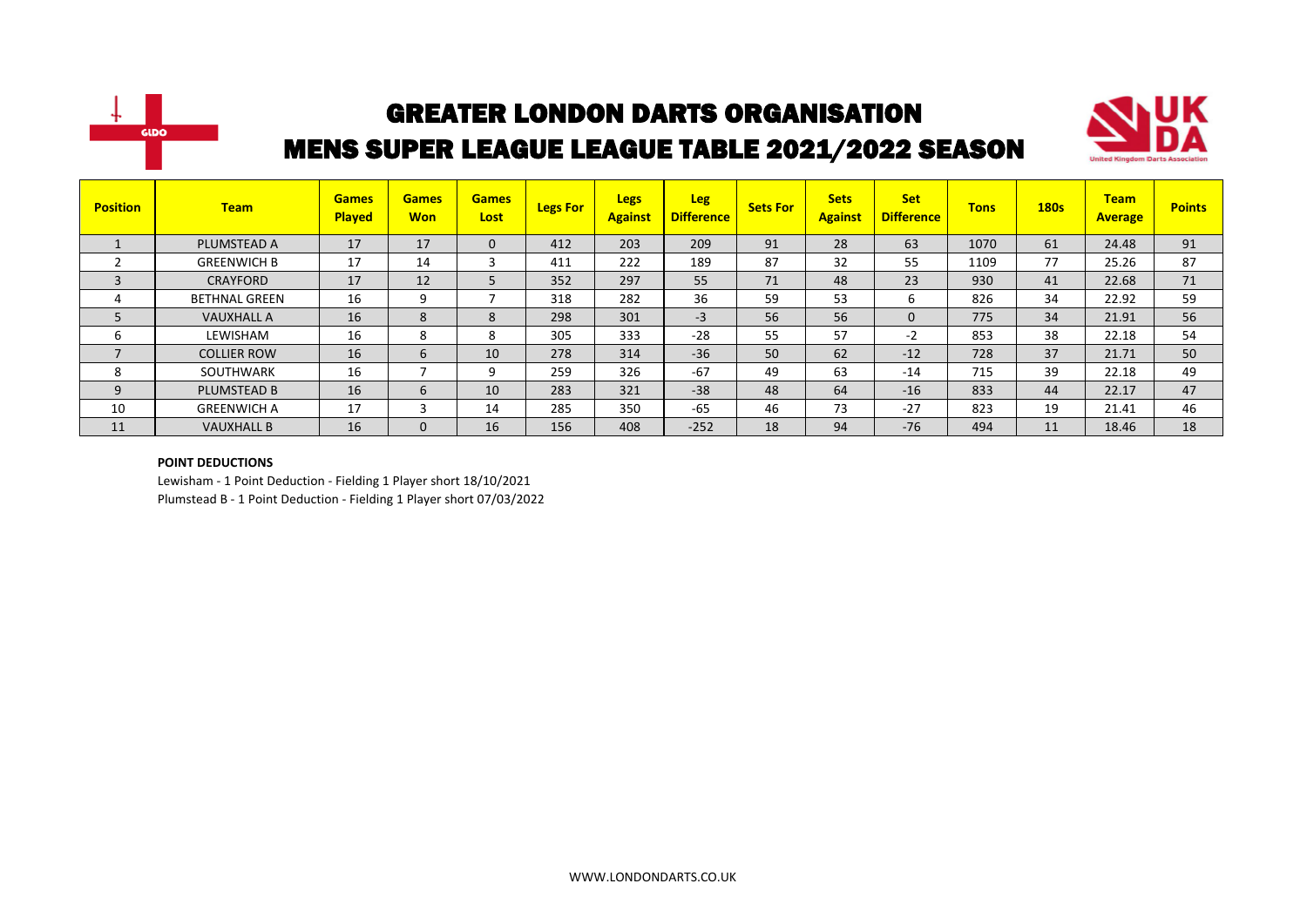

Res: Res:

#### GREATER LONDON DARTS ORGANISATION MENS SUPER LEAGUE 2021/2022 SEASON RESULTS WEEK 18



|                            | <b>GREENWICH A</b> |                |              | $\mathbf{1}$ | <b>PLUMSTEAD A</b><br>$\mathsf{v}$ |                         |                    |                 |                | 6          |                |                     |                  |                  |
|----------------------------|--------------------|----------------|--------------|--------------|------------------------------------|-------------------------|--------------------|-----------------|----------------|------------|----------------|---------------------|------------------|------------------|
| Player                     | Average            | <b>Tons</b>    | 180s         | <b>HCO</b>   |                                    | Player                  | Average            | <b>Tons</b>     | 180s           | <b>HCO</b> |                | Home Legs Away Legs | <b>Home Sets</b> | <b>Away Sets</b> |
| <b>Chris Holt</b>          | 24.78              | 10             | $\mathbf{1}$ |              |                                    | <b>Graham Rackstraw</b> | 23.22              | 9               |                |            | 4              | 1                   | 1                | $\Omega$         |
| Ray Tutin                  | 22.68              | 4              |              |              |                                    | Lee Cocks               | 24.74              | $\overline{7}$  |                |            | $\Omega$       | Δ                   | $\Omega$         | 1                |
| Gary Holt                  | 20.54              | 6              | $\mathbf{1}$ |              |                                    | <b>Freddie Box</b>      | 20.55              | 5               | $\mathbf{1}$   |            | 1              | Δ                   | 0                |                  |
| Jamie Peetoom              | 24.68              | 6              |              |              |                                    | David Wawrzewski        | 27.83              | 8               | $\mathbf{1}$   |            | $\Omega$       | Δ                   | $\Omega$         |                  |
| Tony Webb                  | 18.69              | 8              |              |              |                                    | <b>Matt Edes</b>        | 18.95              | $\overline{7}$  |                | 107        | $\overline{2}$ | Δ                   | O                |                  |
| <b>Edgar Znutins</b>       | 19.09              | 4              |              |              |                                    | Shane Wilson            | 21.15              | 11              |                |            | $\overline{2}$ | 4                   | $\Omega$         | 1                |
| <b>Curtis Donnelly</b>     | 23.27              | 6              | 1            |              |                                    | Dean Coughlan           | 25.23              | 10              | $\mathbf{1}$   |            | $\mathbf{1}$   | 4                   | 0                | 1                |
| <b>Team Total</b>          | 21.96              | 44             | 3            |              |                                    | <b>Team Total</b>       | 23.10              | 57              | 3              |            | 10             | 25                  | 1                | 6                |
| <b>Res: Andrew Culling</b> |                    |                |              |              |                                    | Res:                    |                    |                 |                |            |                |                     |                  |                  |
|                            |                    |                |              |              |                                    |                         |                    |                 |                |            |                |                     |                  |                  |
|                            | <b>CRAYFORD</b>    |                |              | 4            | v                                  |                         | <b>GREENWICH B</b> |                 |                | 3          |                |                     | <b>SCORE</b>     |                  |
| Player                     | Average            | <b>Tons</b>    | 180s         | <b>HCO</b>   |                                    | Player                  | Average            | <b>Tons</b>     | 180s           | <b>HCO</b> |                | Home Legs Away Legs | <b>Home Sets</b> | <b>Away Sets</b> |
| <b>Ryan Francis</b>        | 22.34              | 5              |              |              |                                    | <b>Paul Amos</b>        | 26.76              | $\mathbf{9}$    | $\mathbf{1}$   |            | 1              | 4                   | 0                | 1                |
| <b>Wayne Brown</b>         | 25.07              | 8              |              |              |                                    | John Walters            | 24.53              | 12              |                |            | 4              | R                   | 1                | $\Omega$         |
| Ben Cheeseman              | 25.05              | $\overline{7}$ |              |              |                                    | <b>Bradley Halls</b>    | 26.74              | 12              | $\mathbf{1}$   | 120        | 2              | 4                   | $\Omega$         | 1                |
| Mark Gallagher             | 20.44              | 3              |              |              |                                    | Dan Day                 | 23.10              | 8               |                | 117        | 1              | 4                   | $\Omega$         |                  |
| <b>Marc Lee</b>            | 25.10              | 12             |              | 124          |                                    | Nicky Turner            | 23.27              | 10              | 1              |            | Δ              | 3                   | 1                |                  |
| Matt Wood                  | 24.35              | 12             |              |              |                                    | <b>Mark Landers</b>     | 24.49              | 13              | $\mathbf{1}$   |            | 4              | 3                   | 1                |                  |
| <b>Michael Owens</b>       | 22.41              | 6              |              |              |                                    | John Hawkins            | 18.98              | 8               |                |            | 4              | $\overline{2}$      | 1                | $\Omega$         |
| <b>Team Total</b>          | 23.54              | 53             | $\mathbf 0$  |              |                                    | <b>Team Total</b>       | 23.98              | 72              | 4              |            | 20             | 23                  | 4                | 3                |
| Res:                       |                    |                |              |              |                                    | Res:                    |                    |                 |                |            |                |                     |                  |                  |
|                            |                    |                |              |              |                                    |                         |                    |                 |                |            |                |                     |                  |                  |
|                            | <b>VAUXHALL B</b>  |                |              | $\mathbf{1}$ | $\mathsf{v}$                       |                         | <b>COLLIER ROW</b> |                 |                | 6          |                |                     | <b>SCORE</b>     |                  |
| Player                     | Average            | <b>Tons</b>    | 180s         | <b>HCO</b>   |                                    | Player                  | Average            | <b>Tons</b>     | 180s           | <b>HCO</b> |                | Home Legs Away Legs | <b>Home Sets</b> | <b>Away Sets</b> |
| George Elvy                | 20.04              | 3              |              |              |                                    | <b>Liam Hill</b>        | 27.45              | $\overline{7}$  | $\mathbf{1}$   |            | 0              | 4                   | 0                | 1                |
| Carl Davies                | 12.18              |                |              |              |                                    | Shaun Lovett            | 16.29              | $\overline{2}$  |                |            | O              | Λ                   | 0                |                  |
| <b>Gregg DeRuyter</b>      | 21.41              | $\overline{7}$ | $\mathbf{1}$ |              |                                    | John Loeber             | 24.01              | $\overline{7}$  | $\mathbf{1}$   |            | 1              | 4                   | $\Omega$         |                  |
| Sean Sullivan              | 15.23              | 0              |              |              |                                    | <b>Joe Russell</b>      | 21.55              | $6\overline{6}$ |                |            | O              | Δ                   | $\Omega$         |                  |
| <b>Paul Hart</b>           | 18.83              | 9              |              |              |                                    | Ernest Hodgson          | 17.46              | 5               |                |            | 4              | 3                   | 1                | <sup>0</sup>     |
| Henry Baptiste             | 20.73              | 4              |              |              |                                    | Danny Faulkner          | 25.37              | $\overline{7}$  |                | 100        | 0              | Δ                   | 0                | 1                |
| <b>Steven Williams</b>     | 13.64              | 1              |              |              |                                    | Luke Faulkner           | 21.32              | 6               |                |            | $\Omega$       | 4                   | 0                | 1                |
| <b>Team Total</b>          | 17.44              | 24             | $\mathbf{1}$ |              |                                    | <b>Team Total</b>       | 21.92              | 40              | $\overline{3}$ |            | 5              | $\overline{27}$     | $\mathbf{1}$     | 6                |

|                       | <b>BETHNAL GREEN</b> |                          |      |            |                        | <b>PLUMSTEAD B</b> |             |      |            | <b>SCORE</b> |                     |                  |                  |  |
|-----------------------|----------------------|--------------------------|------|------------|------------------------|--------------------|-------------|------|------------|--------------|---------------------|------------------|------------------|--|
| <b>Player</b>         | Average              | <b>Tons</b>              | 180s | <b>HCO</b> | Plaver                 | Average            | <b>Tons</b> | 180s | <b>HCO</b> |              | Home Legs Away Legs | <b>Home Sets</b> | <b>Away Sets</b> |  |
| John Hind             | 27.52                |                          |      |            | <b>Alan Reeves</b>     | 29.91              | 8           |      |            |              | д                   |                  |                  |  |
| Danny Winmill         | 19.61                |                          |      |            | <b>Ronnie Rickner</b>  | 19.21              | 6           |      |            |              | 4                   | n                |                  |  |
| Tony Hamit            | 21.03                | 10                       |      |            | <b>Richard Elms</b>    | 21.15              | 8           |      |            |              | 4                   |                  |                  |  |
| Consilio Misfud       | 19.59                |                          |      |            | <b>Ricky Broughton</b> | 21.01              | 10          |      | 121        |              |                     |                  |                  |  |
| Matt Finch            | 24.12                | 10                       |      | 102        | Craig Watkins          | 24.32              | 8           |      |            |              | 4                   |                  |                  |  |
| <b>Richard Ryan</b>   | 23.03                | $\overline{\phantom{a}}$ |      |            | Andrew Kennedy         | 19.02              |             |      |            |              | O                   |                  |                  |  |
| <b>Ricky Crawford</b> | 19.18                |                          |      |            | Walkover               |                    |             |      |            | д            | O                   |                  |                  |  |
| <b>Team Total</b>     | 22.01                | 39                       |      |            | <b>Team Total</b>      | 22.44              | 41          |      |            | 17           | 20                  |                  |                  |  |
| Res:                  |                      |                          |      |            | Res:                   |                    |             |      |            |              |                     |                  |                  |  |

|                      | <b>LEWISHAM</b> |                |      | 4          | <b>SOUTHWARK</b><br>$\mathbf{v}$ |                               |         |             |      | 3          |    |                     |                  |                  |
|----------------------|-----------------|----------------|------|------------|----------------------------------|-------------------------------|---------|-------------|------|------------|----|---------------------|------------------|------------------|
| Player               | Average         | Tons           | 180s | <b>HCO</b> |                                  | <b>Plaver</b>                 | Average | <b>Tons</b> | 180s | <b>HCO</b> |    | Home Legs Away Legs | <b>Home Sets</b> | <b>Away Sets</b> |
| Raj Gujjalu          | 21.52           | 11             |      | 111        |                                  | <b>Steve Cooper</b>           | 21.98   | 8           |      |            |    |                     | ŋ                |                  |
| Matt Winzar          | 25.09           | 11             |      |            |                                  | <b>Steve Beasley</b><br>26.61 |         | 13          |      |            |    | д                   |                  |                  |
| Earl Grant           | 19.92           |                |      |            |                                  | 22.33<br>Ben West             |         |             |      |            |    |                     |                  |                  |
| <b>Alex Fried</b>    | 22.15           | 5              |      |            |                                  | Liam Chandler-Honnor          | 21.24   | 9           |      |            |    |                     |                  |                  |
| Gene Hill            | 25.94           | 8              |      | 124        |                                  | <b>Ricky Martin</b>           | 27.16   | 6           | 3    |            |    |                     |                  |                  |
| <b>Richard Smith</b> | 19.58           | $\overline{4}$ |      |            |                                  | David Peyre                   | 17.68   |             |      |            |    |                     |                  |                  |
| <b>Spencer Ellis</b> | 21.35           |                |      |            |                                  | David Farmer                  | 19.72   |             |      |            | д  |                     |                  |                  |
| <b>Team Total</b>    | 22.22           | 51             |      |            |                                  | <b>Team Total</b>             | 22.39   | 45          |      |            | 22 | 17                  | Λ                |                  |
| Res:                 |                 |                |      |            | Res:                             |                               |         |             |      |            |    |                     |                  |                  |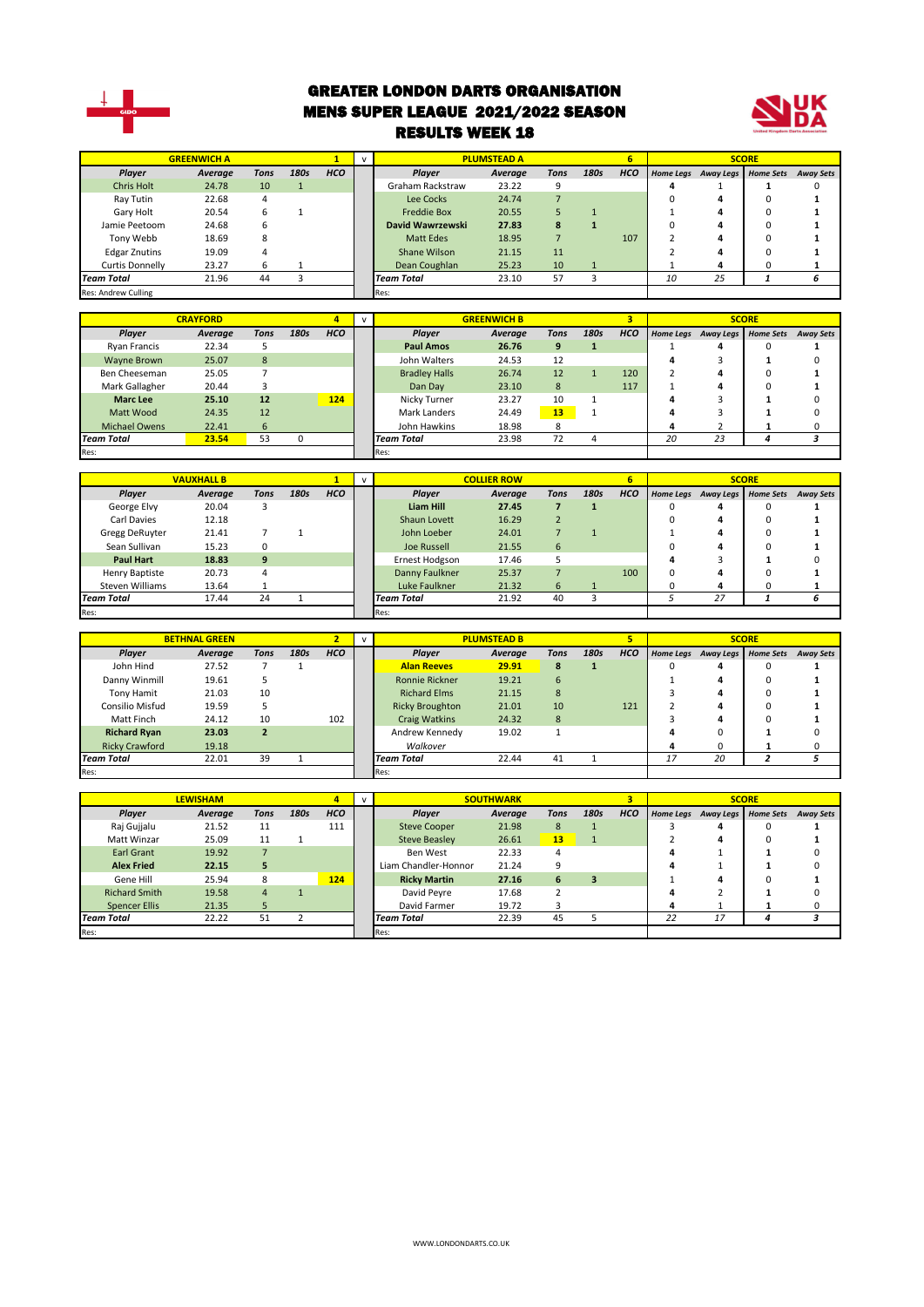



| <b>Position</b> | <b>Player</b>           | <b>Superleague Team</b> | <b>National</b><br><b>League Team</b> | <b>Attended</b> | <b>Games</b><br>Played | <b>Games</b><br><b>Won</b> | <b>Games</b><br>Lost | <b>Legs</b><br><b>For</b> | <b>Legs</b><br><b>Against</b> | <b>Leg</b><br><b>Diff</b> | <b>Tons</b> | <b>180s</b>    | <b>High</b><br><b>Checkout</b> | <b>Average</b> | <b>Dyanmic</b><br><b>Average</b> |
|-----------------|-------------------------|-------------------------|---------------------------------------|-----------------|------------------------|----------------------------|----------------------|---------------------------|-------------------------------|---------------------------|-------------|----------------|--------------------------------|----------------|----------------------------------|
| $\mathbf{1}$    | David Wawrzewski        | Plumstead A             | <b>LONDON</b>                         | 16              | 16                     | 15                         | $\mathbf{1}$         | 63                        | 8                             | 55                        | 162         | 11             | 116                            | 27.46          | 42.46                            |
| $\overline{2}$  | Darren Peetoom          | Greenwich B             | <b>ESSEX</b>                          | 16              | 16                     | 14                         | $\overline{2}$       | 61                        | 17                            | 44                        | 170         | 12             | 120                            | 27.69          | 41.69                            |
| 3               | <b>Graham Rackstraw</b> | Plumstead A             | <b>LONDON</b>                         | 17              | 17                     | 15                         | $\overline{2}$       | 62                        | 21                            | 41                        | 180         | 9              | 126                            | 25.44          | 40.44                            |
| $\overline{a}$  | Dan Day                 | Greenwich B             | <b>LONDON</b>                         | 13              | 13                     | 12                         | $\mathbf{1}$         | 51                        | 19                            | 32                        | 125         | 3              | 154                            | 26.74          | 38.74                            |
| 5               | <b>Henry Murphy</b>     | Vauxhall A              | <b>YES</b>                            | 16              | 16                     | 14                         | $\overline{2}$       | 58                        | 24                            | 34                        | 121         | 11             | 130                            | 24.18          | 38.18                            |
| 6               | Aaron Beeney            | <b>Bethnal Green</b>    | <b>NO</b>                             | 13              | 13                     | 11                         | $\overline{2}$       | 49                        | 14                            | 35                        | 123         | 4              | 125                            | 27.07          | 38.07                            |
| $\overline{7}$  | <b>Bradley Halls</b>    | Greenwich B             | <b>ESSEX</b>                          | 17              | 17                     | 12                         | 5                    | 56                        | 35                            | 21                        | 153         | 12             | 161                            | 25.70          | 37.70                            |
| 8               | Ben West                | Southwark               | <b>LONDON</b>                         | 16              | 16                     | 12                         | $\overline{4}$       | 53                        | 29                            | 24                        | 154         | $\overline{3}$ | 140                            | 25.68          | 37.68                            |
| 9               | Paul Amos               | Greenwich B             | <b>NO</b>                             | 15              | 15                     | 12                         | $\overline{3}$       | 54                        | 26                            | 28                        | 144         | 17             | 90                             | 25.66          | 37.66                            |
| 10              | Matt Wood               | Crayford                | <b>LONDON</b>                         | 16              | 16                     | 13                         | $\overline{3}$       | 58                        | 30                            | 28                        | 165         | 6              | 100                            | 24.53          | 37.53                            |
| 11              | Lee Cocks               | Plumstead A             | <b>LONDON</b>                         | 13              | 13                     | 12                         | $\mathbf{1}$         | 51                        | 9                             | 42                        | 108         | 13             | 160                            | 25.26          | 37.26                            |
| 12              | <b>Cameron Crabtree</b> | Vauxhall A              | <b>SURREY</b>                         | 16              | 16                     | 14                         | $\overline{2}$       | 59                        | 31                            | 28                        | 113         | $\overline{4}$ | 127                            | 23.11          | 37.11                            |
| 13              | <b>Scott Artiss</b>     | Greenwich B             | <b>LONDON</b>                         | 16              | 15                     | 12                         | $\overline{3}$       | 53                        | 25                            | 28                        | 130         | 11             | 170                            | 24.98          | 36.98                            |
| 14              | Liam Hill               | <b>Collier Row</b>      | <b>LONDON</b>                         | 15              | 15                     | 12                         | $\overline{3}$       | 54                        | 23                            | 31                        | 131         | 6              | 111                            | 24.80          | 36.80                            |
| 15              | Chris Holt              | Greenwich A             | <b>LONDON</b>                         | 16              | 16                     | 12                         | $\overline{a}$       | 53                        | 32                            | 21                        | 142         | 6              | 129                            | 24.19          | 36.19                            |
| 16              | Wayne Brown             | Crayford                | LONDON                                | 17              | 15                     | 12                         | 3                    | 52                        | 36                            | 16                        | 127         | 5              | 146                            | 24.10          | 36.10                            |
| 17              | John Loeber             | <b>Collier Row</b>      | <b>LONDON</b>                         | 15              | 15                     | 12                         | $\overline{3}$       | 53                        | 29                            | 24                        | 115         | 12             | 114                            | 24.06          | 36.06                            |
| 18              | Jamie Peetoom           | Greenwich A             | <b>ESSEX</b>                          | 15              | 15                     | 10                         | 5                    | 48                        | 26                            | 22                        | 148         | $\overline{4}$ | 141                            | 25.63          | 35.63                            |
| 19              | John Walters            | <b>Greenwich B</b>      | <b>LONDON</b>                         | 17              | 17                     | 11                         | 6                    | 58                        | 35                            | 23                        | 151         | 5              | 160                            | 24.31          | 35.31                            |
| 20              | <b>Steve Beasley</b>    | Southwark               | LONDON                                | 16              | 16                     | 10                         | 6                    | 53                        | 39                            | 14                        | 145         | 11             | 155                            | 24.86          | 34.86                            |
| 21              | <b>Freddie Box</b>      | Plumstead A             | <b>KENT</b>                           | 16              | 16                     | 11                         | 5                    | 50                        | 33                            | 17                        | 132         | 8              | 120                            | 23.73          | 34.73                            |
| 22              | John Hind               | <b>Bethnal Green</b>    | LONDON                                | 14              | 14                     | 10                         | 4                    | 48                        | 28                            | 20                        | 118         | 6              | 146                            | 24.71          | 34.71                            |
| 23              | Gene Hill               | Lewisham                | <b>LONDON</b>                         | 14              | 14                     | 10                         | $\overline{4}$       | 44                        | 31                            | 13                        | 125         | 6              | 124                            | 24.38          | 34.38                            |
| 24              | Marc Lee                | Crayford                | <b>NO</b>                             | 15              | 12                     | 10                         | $\overline{2}$       | 43                        | 20                            | 23                        | 115         | 6              | 124                            | 23.85          | 33.85                            |
| 25              | Dean Coughlan           | Plumstead A             | <b>LONDON</b>                         | 17              | 17                     | 10                         | $\overline{7}$       | 52                        | 46                            | 6                         | 135         | 10             | 124                            | 23.59          | 33.59                            |
| 26              | <b>Ricky Martin</b>     | Southwark               | <b>YES</b>                            | 11              | 11                     | 9                          | $\overline{2}$       | 37                        | 19                            | 18                        | 80          | $\overline{7}$ | 107                            | 24.43          | 33.43                            |
| 27              | Jason Gallagher         | Crayford                | <b>LONDON</b>                         | 16              | 16                     | 10                         | 6                    | 52                        | 34                            | 18                        | 128         | 6              | 146                            | 23.30          | 33.30                            |
| 28              | <b>Richard Ryan</b>     | <b>Bethnal Green</b>    | <b>NO</b>                             | 13              | 13                     | 9                          | 4                    | 42                        | 26                            | 16                        | 102         | 4              | 129                            | 23.47          | 32.47                            |
| 29              | Matt Finch              | <b>Bethnal Green</b>    | <b>MIDDLESEX</b>                      | 15              | 15                     | 8                          | $\overline{7}$       | 41                        | 40                            | $\mathbf{1}$              | 134         | 5              | 161                            | 24.24          | 32.24                            |
| 30              | Mark Landers            | Greenwich B             | <b>NO</b>                             | 12              | 11                     | 8                          | 3                    | 39                        | 20                            | 19                        | 112         | 5              | 96                             | 24.19          | 32.19                            |
| 31              | <b>Steve Ferguson</b>   | Lewisham                | <b>LONDON</b>                         | 15              | 15                     | 10                         | 5                    | 48                        | 44                            | $\overline{4}$            | 122         | 5              | 138                            | 22.03          | 32.03                            |
| 32              | Matt Edes               | Plumstead A             | <b>LONDON</b>                         | 16              | 15                     | 10                         | 5                    | 45                        | 37                            | 8                         | 88          | 4              | 107                            | 21.62          | 31.62                            |
| 33              | Matt Winzar             | Lewisham                | <b>LONDON</b>                         | 16              | 16                     | 8                          | 8                    | 54                        | 49                            | 5                         | 161         | 12             | 95                             | 23.60          | 31.60                            |
| 34              | <b>Scott Marsh</b>      | Plumstead A             | LONDON                                | 5               | 5                      | 5                          | 0                    | 20                        | 3                             | 17                        | 44          | $\mathbf{1}$   | 142                            | 26.48          | 31.48                            |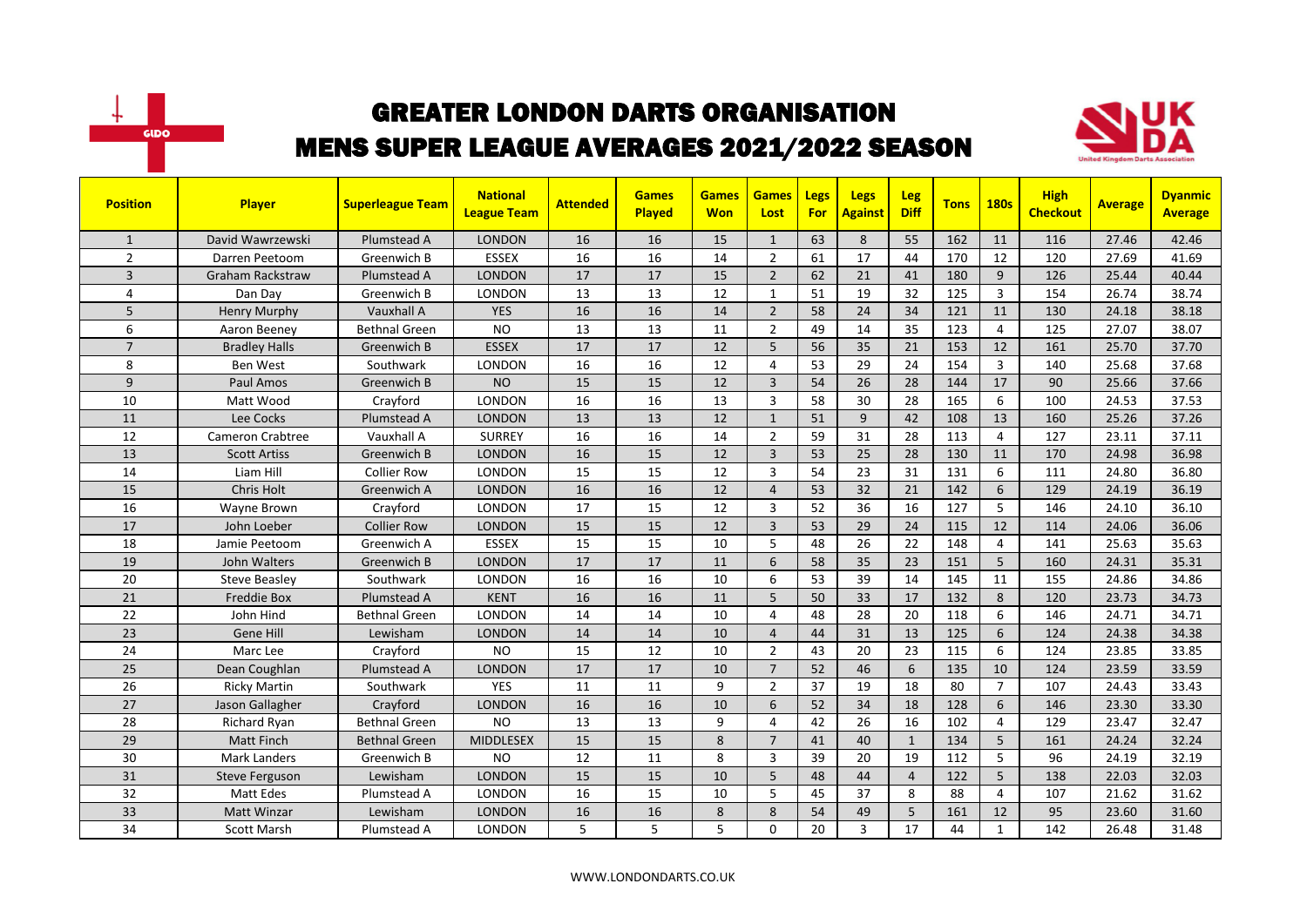



| <b>Position</b> | Player                 | <b>Superleague Team</b> | <b>National</b><br><b>League Team</b> | <b>Attended</b> | <b>Games</b><br>Played | <b>Games</b><br><b>Won</b> | <b>Games</b><br>Lost | Legs<br><b>For</b> | <b>Legs</b><br><b>Against</b> | <b>Leg</b><br><b>Diff</b> | <b>Tons</b> | <b>180s</b>    | <b>High</b><br><b>Checkout</b> | <b>Average</b> | <b>Dyanmic</b><br><b>Average</b> |
|-----------------|------------------------|-------------------------|---------------------------------------|-----------------|------------------------|----------------------------|----------------------|--------------------|-------------------------------|---------------------------|-------------|----------------|--------------------------------|----------------|----------------------------------|
| 35              | Paul Rafferty          | Vauxhall A              | <b>NO</b>                             | 16              | 16                     | 9                          | $\overline{7}$       | 48                 | 44                            | $\overline{4}$            | 153         | $\overline{7}$ | 120                            | 22.39          | 31.39                            |
| 36              | <b>Richard Elms</b>    | Plumstead B             | <b>KENT</b>                           | 13              | 13                     | 8                          | 5                    | 38                 | 35                            | $\overline{3}$            | 125         | 6              | 116                            | 23.35          | 31.35                            |
| 37              | Ronnie Rickner         | Plumstead B             | <b>LONDON</b>                         | 15              | 15                     | 9                          | 6                    | 46                 | 32                            | 14                        | 113         | 8              | 121                            | 22.29          | 31.29                            |
| 38              | Joe Russell            | <b>Collier Row</b>      | <b>ESSEX</b>                          | 14              | 12                     | $\overline{7}$             | 5                    | 35                 | 31                            | $\overline{4}$            | 115         | $\overline{2}$ | 94                             | 23.78          | 30.78                            |
| 39              | <b>Alan Reeves</b>     | Plumstead B             | <b>LONDON</b>                         | 10              | 10                     | 6                          | $\overline{4}$       | 31                 | 21                            | 10                        | 79          | 10             | 160                            | 24.60          | 30.60                            |
| 40              | <b>Spencer Ellis</b>   | Lewisham                | <b>NO</b>                             | 16              | 16                     | 8                          | 8                    | 44                 | 45                            | $-1$                      | 129         | $\overline{7}$ | 119                            | 22.53          | 30.53                            |
| 41              | <b>Ben Cheeseman</b>   | Crayford                | <b>LONDON</b>                         | 13              | 10                     | 6                          | $\overline{4}$       | 33                 | 23                            | 10                        | 84          | 9              | 110                            | 24.42          | 30.42                            |
| 42              | Malcolm Morgan         | Plumstead B             | <b>NO</b>                             | 13              | 13                     | 8                          | 5                    | 43                 | 34                            | 9                         | 115         | 6              | 127                            | 22.26          | 30.26                            |
| 43              | <b>Steve Parratt</b>   | Vauxhall A              | <b>YES</b>                            | 14              | 14                     | $\overline{7}$             | $\overline{7}$       | 33                 | 37                            | $-4$                      | 100         | 6              | 117                            | 22.58          | 29.58                            |
| 44              | Dave McClaren          | Lewisham                | <b>NO</b>                             | 6               | 6                      | 5                          | $\mathbf{1}$         | 22                 | 10                            | 12                        | 52          | $\mathbf{1}$   | 161                            | 23.76          | 28.76                            |
| 45              | <b>Daniel Perfect</b>  | Crayford                | <b>YES</b>                            | 15              | 12                     | 8                          | $\overline{4}$       | 35                 | 32                            | $\overline{3}$            | 70          | $\overline{2}$ | 114                            | 20.56          | 28.56                            |
| 46              | David Farmer           | Southwark               | <b>NO</b>                             | 16              | 15                     | $\overline{7}$             | 8                    | 33                 | 45                            | $-12$                     | 89          | $\mathbf{1}$   | 112                            | 21.43          | 28.43                            |
| 47              | Raj Gujjalu            | Lewisham                | <b>NO</b>                             | 15              | 14                     | $\overline{7}$             | $\overline{7}$       | 41                 | 43                            | $-2$                      | 116         | $\overline{2}$ | 137                            | 21.39          | 28.39                            |
| 48              | <b>Ricky Broughton</b> | Plumstead B             | <b>NO</b>                             | 9               | 9                      | 5                          | $\overline{4}$       | 26                 | 23                            | $\overline{3}$            | 75          | $\overline{2}$ | 121                            | 23.22          | 28.22                            |
| 49              | <b>Edgar Znutins</b>   | Greenwich A             | <b>YES</b>                            | 13              | 12                     | 5                          | $\overline{7}$       | 33                 | 32                            | $\mathbf{1}$              | 87          | $\mathbf{1}$   | 124                            | 22.99          | 27.99                            |
| 50              | <b>Tommy Sanwell</b>   | Plumstead A             | LONDON                                | $\overline{2}$  | $\overline{2}$         | $\overline{2}$             | $\Omega$             | 8                  | $\Omega$                      | 8                         | 20          | $\Omega$       | 52                             | 25.91          | 27.91                            |
| 51              | Danny Faulkner         | <b>Collier Row</b>      | <b>LONDON</b>                         | 15              | 15                     | 6                          | 9                    | 35                 | 43                            | $-8$                      | 94          | $\overline{7}$ | 156                            | 21.77          | 27.77                            |
| 52              | Lewis McGurn           | Plumstead A             | LONDON                                | $\overline{2}$  | $\overline{2}$         | 1                          | 1                    | 6                  | $\overline{7}$                | $-1$                      | 25          | $\overline{2}$ | 95                             | 26.72          | 27.72                            |
| 53              | Shane Wilson           | Plumstead A             | <b>LONDON</b>                         | 14              | 11                     | 5                          | 6                    | 30                 | 33                            | $-3$                      | 105         | $\mathbf 0$    | 115                            | 22.61          | 27.61                            |
| 54              | <b>Nick Cocks</b>      | Plumstead A             | <b>LONDON</b>                         | 4               | $\overline{4}$         | 3                          | $\mathbf{1}$         | 15                 | 10                            | 5                         | 53          | $\overline{3}$ | 78                             | 24.41          | 27.41                            |
| 55              | <b>Alex Harris</b>     | Plumstead A             | <b>LONDON</b>                         | $\mathbf{1}$    | $\mathbf{1}$           | $\mathbf{1}$               | $\Omega$             | $\overline{4}$     | $\Omega$                      | $\overline{4}$            | 6           | $\Omega$       | 60                             | 25.69          | 26.69                            |
| 56              | Nicky Turner           | Greenwich B             | <b>LONDON</b>                         | 13              | 11                     | 3                          | 8                    | 25                 | 36                            | $-11$                     | 90          | 12             | 118                            | 23.50          | 26.50                            |
| 57              | <b>Michael Owens</b>   | Crayford                | <b>WILTSHIRE</b>                      | 15              | 8                      | 5                          | 3                    | 24                 | 19                            | 5                         | 43          | 5              | 76                             | 21.38          | 26.38                            |
| 58              | <b>Tony Hamit</b>      | <b>Bethnal Green</b>    | <b>LONDON</b>                         | 15              | 14                     | 5                          | 9                    | 35                 | 41                            | $-6$                      | 94          | 4              | 91                             | 21.31          | 26.31                            |
| 59              | Danny Brown            | <b>Bethnal Green</b>    | <b>LONDON</b>                         | 10              | 9                      | $\overline{3}$             | 6                    | 25                 | 29                            | $-4$                      | 75          | 6              | 154                            | 23.07          | 26.07                            |
| 60              | Kevin Reid             | Plumstead B             | <b>KENT</b>                           | $\mathbf{1}$    | $\mathbf{1}$           | $\mathbf{1}$               | $\Omega$             | $\overline{4}$     | $\Omega$                      | 4                         | 6           | $\Omega$       | 60                             | 25.05          | 26.05                            |
| 61              | <b>Richard Hill</b>    | Plumstead B             | <b>NO</b>                             | 11              | 11                     | $\overline{4}$             | $\overline{7}$       | 27                 | 33                            | $-6$                      | 99          | $\mathbf{1}$   | 101                            | 22.05          | 26.05                            |
| 62              | Tony Webb              | Greenwich A             | <b>YES</b>                            | 17              | 16                     | 6                          | 10                   | 38                 | 49                            | $-11$                     | 96          | $\overline{2}$ | 114                            | 19.81          | 25.81                            |
| 63              | <b>Consilio Misfud</b> | <b>Bethnal Green</b>    | <b>YES</b>                            | 14              | 13                     | 5                          | 8                    | 34                 | 39                            | $-5$                      | 84          | $\mathbf{1}$   | 104                            | 20.77          | 25.77                            |
| 64              | <b>Rob Edwards</b>     | Vauxhall A              | <b>NO</b>                             | 10              | 10                     | 4                          | 6                    | 28                 | 30                            | $-2$                      | 70          | $\overline{2}$ | 105                            | 21.73          | 25.73                            |
| 65              | <b>Ashley Scott</b>    | Southwark               | <b>YES</b>                            | 8               | $\overline{7}$         | $\overline{3}$             | $\overline{4}$       | 18                 | 25                            | $-7$                      | 44          | 5              | 80                             | 22.56          | 25.56                            |
| 66              | <b>Steve Cooper</b>    | Southwark               | <b>NO</b>                             | 9               | 9                      | 3                          | 6                    | 22                 | 30                            | -8                        | 57          | $\overline{7}$ | 86                             | 22.56          | 25.56                            |
| 67              | David Read             | Southwark               | <b>YES</b>                            | 4               | $\overline{4}$         | $\overline{2}$             | $\overline{2}$       | 10                 | 11                            | $-1$                      | 31          | $\mathbf{1}$   | 82                             | 23.37          | 25.37                            |
| 68              | Kirk DeRuyter          | Vauxhall B              | <b>SURREY</b>                         | 5               | 5                      | $\overline{2}$             | 3                    | 12                 | 13                            | $-1$                      | 38          | $\mathbf{1}$   | 160                            | 23.05          | 25.05                            |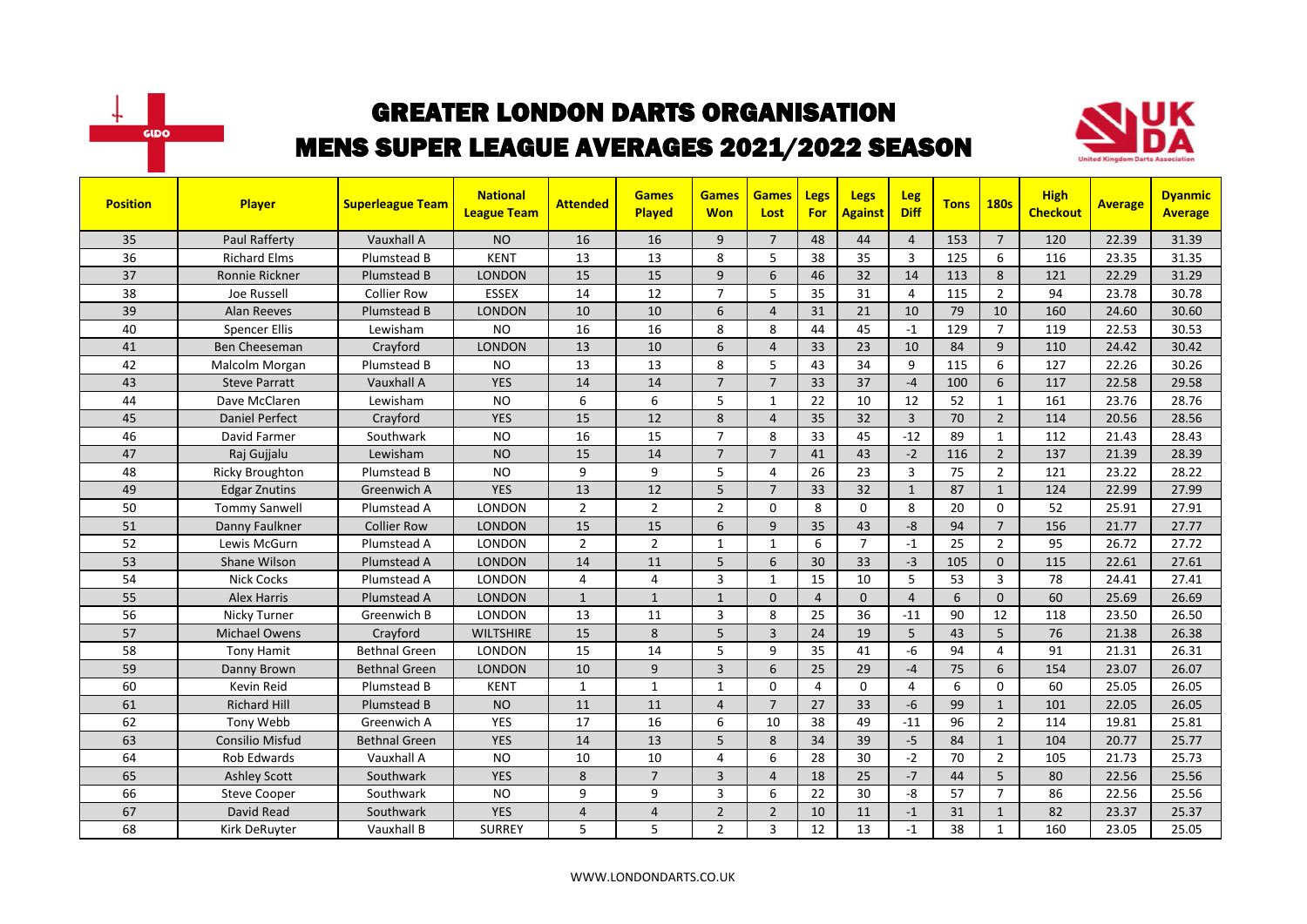



| <b>Position</b> | Player                | <b>Superleague Team</b> | <b>National</b><br><b>League Team</b> | <b>Attended</b> | <b>Games</b><br>Played | <b>Games</b><br><b>Won</b> | <b>Games</b><br>Lost | Legs<br><b>For</b> | <b>Legs</b><br><b>Against</b> | <b>Leg</b><br><b>Diff</b> | <b>Tons</b>    | <b>180s</b>    | <b>High</b><br><b>Checkout</b> | <b>Average</b> | <b>Dyanmic</b><br><b>Average</b> |
|-----------------|-----------------------|-------------------------|---------------------------------------|-----------------|------------------------|----------------------------|----------------------|--------------------|-------------------------------|---------------------------|----------------|----------------|--------------------------------|----------------|----------------------------------|
| 69              | Jamie Davis           | <b>Bethnal Green</b>    | <b>MIDDLESEX</b>                      | $\overline{4}$  | $\overline{3}$         | 3                          | $\mathbf{0}$         | 12                 | 5                             | $\overline{7}$            | 17             | $\Omega$       | 74                             | 21.96          | 24.96                            |
| 70              | Alex Fried            | Lewisham                | <b>NO</b>                             | 15              | 15                     | 4                          | 11                   | 25                 | 53                            | $-28$                     | 71             | $\Omega$       | 86                             | 20.53          | 24.53                            |
| 71              | John Badger           | Greenwich A             | <b>YES</b>                            | 9               | 8                      | $\overline{4}$             | $\overline{4}$       | 25                 | 24                            | $\mathbf{1}$              | 64             | $\mathbf{1}$   | 90                             | 20.50          | 24.50                            |
| 72              | Robbie Smith          | <b>Collier Row</b>      | <b>NO</b>                             | 6               | 6                      | 3                          | $\overline{3}$       | 19                 | 16                            | $\overline{3}$            | 48             | $\overline{3}$ | 146                            | 21.30          | 24.30                            |
| 73              | George Cox            | Crayford                | <b>YES</b>                            | 8               | 6                      | $\overline{2}$             | $\overline{4}$       | 13                 | 17                            | $-4$                      | 40             | $\mathbf{1}$   | 102                            | 22.30          | 24.30                            |
| 74              | Geoff Newbury         | Vauxhall A              | <b>YES</b>                            | 15              | 15                     | $\overline{2}$             | 13                   | 29                 | 53                            | $-24$                     | 113            | $\overline{3}$ | 124                            | 22.19          | 24.19                            |
| 75              | <b>Andrew Culling</b> | Greenwich A             | <b>YES</b>                            | 15              | 13                     | $\overline{4}$             | 9                    | 27                 | 44                            | $-17$                     | 64             | $\mathbf{0}$   | 120                            | 19.98          | 23.98                            |
| 76              | Jake Murphy           | Vauxhall B              | <b>YES</b>                            | 8               | $\overline{7}$         | 3                          | $\overline{4}$       | 19                 | 19                            | $\mathbf 0$               | 41             | $\mathbf{1}$   | 98                             | 20.97          | 23.97                            |
| 77              | Sam Samson            | Plumstead B             | <b>KENT</b>                           | $\mathbf{1}$    | $\mathbf{1}$           | $\mathbf{1}$               | $\Omega$             | $\overline{4}$     | $\mathbf{1}$                  | $\overline{3}$            | 6              | $\Omega$       | 40                             | 22.94          | 23.94                            |
| 78              | Danny Winmill         | <b>Bethnal Green</b>    | <b>NO</b>                             | 10              | 9                      | 4                          | 5                    | 21                 | 28                            | $-7$                      | 42             | $\overline{3}$ | 78                             | 19.92          | 23.92                            |
| 79              | <b>Craig Watkins</b>  | Plumstead B             | <b>KENT</b>                           | $\overline{7}$  | $\overline{7}$         | $\overline{2}$             | 5                    | 16                 | 23                            | $-7$                      | 47             | $\overline{2}$ | 128                            | 21.91          | 23.91                            |
| 80              | Ray Tutin             | Greenwich A             | ???                                   | $\overline{2}$  | $\overline{2}$         | 0                          | $\overline{2}$       | 3                  | 8                             | $-5$                      | 16             | $\Omega$       | 52                             | 23.67          | 23.67                            |
| 81              | Paul Hart             | Vauxhall B              | <b>YES</b>                            | 15              | 15                     | $\overline{4}$             | 11                   | 32                 | 56                            | $-24$                     | 101            | $\mathbf{1}$   | 118                            | 19.43          | 23.43                            |
| 82              | Chris Hogg            | Southwark               | <b>SURREY</b>                         | 4               | $\overline{2}$         | $\mathbf{1}$               | $\mathbf{1}$         | 4                  | 4                             | $\Omega$                  | 16             | $\Omega$       | 107                            | 22.34          | 23.34                            |
| 83              | <b>Richard Innes</b>  | Plumstead B             | <b>NO</b>                             | 9               | 8                      | $\overline{2}$             | 6                    | 18                 | 28                            | $-10$                     | 57             | $\overline{4}$ | 112                            | 21.33          | 23.33                            |
| 84              | John Michael          | Vauxhall A              | ???                                   | 4               | $\overline{4}$         | $\overline{2}$             | $\overline{2}$       | 12                 | 9                             | 3                         | 28             | $\mathbf{1}$   | 68                             | 21.27          | 23.27                            |
| 85              | Mark Gallagher        | Crayford                | <b>YES</b>                            | 16              | 10                     | $\overline{2}$             | 8                    | 20                 | 37                            | $-17$                     | 65             | $\mathbf{1}$   | 90                             | 21.23          | 23.23                            |
| 86              | John Hawkins          | Greenwich B             | YES                                   | 14              | $\overline{4}$         | 3                          | $\mathbf{1}$         | 14                 | 9                             | 5                         | 34             | $\mathbf 0$    | 101                            | 20.16          | 23.16                            |
| 87              | Michael Barnard       | Plumstead A             | <b>LONDON</b>                         | $\overline{2}$  | $\overline{2}$         | $\mathbf{1}$               | $\mathbf{1}$         | $\overline{7}$     | $\overline{4}$                | $\overline{3}$            | 24             | $\mathbf{0}$   | 60                             | 22.01          | 23.01                            |
| 88              | Luke Nelson           | Vauxhall A              | MIDDLESEX                             | 11              | 11                     | $\overline{2}$             | 9                    | 21                 | 38                            | $-17$                     | 55             | $\mathbf 0$    | 105                            | 20.92          | 22.92                            |
| 89              | Michael Power         | Southwark               | <b>LONDON</b>                         | $\mathbf{1}$    | $\mathbf{1}$           | 0                          | $\mathbf{1}$         | $\mathbf{0}$       | $\overline{4}$                | $-4$                      | $\overline{4}$ | $\mathbf{0}$   | $\mathbf{0}$                   | 22.68          | 22.68                            |
| 90              | <b>Ryan Francis</b>   | Crayford                | <b>YES</b>                            | 10              | $\overline{4}$         | $\overline{2}$             | $\overline{2}$       | 12                 | 11                            | $\mathbf{1}$              | 34             | $\mathbf 0$    | 60                             | 20.52          | 22.52                            |
| 91              | <b>Micky Francis</b>  | <b>Collier Row</b>      | <b>YES</b>                            | $\overline{3}$  | $\overline{3}$         | $\overline{2}$             | $\mathbf{1}$         | 9                  | 10                            | $-1$                      | 29             | $\mathbf{0}$   | 48                             | 20.48          | 22.48                            |
| 92              | <b>Steve Harold</b>   | <b>Collier Row</b>      | <b>YES</b>                            | 13              | 12                     | $\overline{2}$             | 10                   | 18                 | 44                            | $-26$                     | 60             | $\overline{3}$ | 122                            | 20.41          | 22.41                            |
| 93              | Darren Irving         | Vauxhall B              | <b>NO</b>                             | $\mathbf{1}$    | $\mathbf{1}$           | $\mathbf{0}$               | $\mathbf{1}$         | $\overline{2}$     | $\overline{4}$                | $-2$                      | 8              | $\mathbf{0}$   | 50                             | 22.14          | 22.14                            |
| 94              | Luke Fleming          | Plumstead B             | <b>NO</b>                             | 3               | $\overline{3}$         | 0                          | 3                    | $\overline{3}$     | 12                            | -9                        | 22             | $\Omega$       | 40                             | 22.13          | 22.13                            |
| 95              | Luke Faulkner         | <b>Collier Row</b>      | <b>YES</b>                            | 9               | 6                      | $\overline{2}$             | $\overline{4}$       | 11                 | 17                            | $-6$                      | 26             | $\overline{2}$ | 96                             | 20.04          | 22.04                            |
| 96              | Earl Grant            | Lewisham                | <b>NO</b>                             | 14              | 12                     | $\overline{2}$             | 10                   | 18                 | 44                            | $-26$                     | 56             | 4              | 69                             | 20.03          | 22.03                            |
| 97              | Sam Packer            | Southwark               | <b>YES</b>                            | 3               | $\overline{3}$         | $\mathbf{1}$               | $\overline{2}$       | $\overline{7}$     | 10                            | $-3$                      | 15             | $\mathbf{1}$   | 58                             | 21.00          | 22.00                            |
| 98              | Alex Spencer          | Vauxhall B              | <b>NO</b>                             | $\overline{2}$  | $\overline{2}$         | $\mathbf{1}$               | $\mathbf{1}$         | 6                  | 6                             | $\mathbf{0}$              | 12             | $\Omega$       | 52                             | 20.99          | 21.99                            |
| 99              | Shaun Lovett          | <b>Collier Row</b>      | <b>YES</b>                            | 15              | 15                     | $\overline{3}$             | 12                   | 23                 | 50                            | $-27$                     | 49             | $\overline{2}$ | 152                            | 18.92          | 21.92                            |
| 100             | Gregg DeRuyter        | Vauxhall B              | YES                                   | 14              | 14                     | 3                          | 11                   | 20                 | 51                            | $-31$                     | 57             | $\mathbf{1}$   | 71                             | 18.92          | 21.92                            |
| 101             | Sean Lahiff           | Vauxhall A              | <b>YES</b>                            | $\overline{2}$  | $\overline{2}$         | $\overline{2}$             | $\mathbf{0}$         | 8                  | $\overline{3}$                | 5                         | 13             | $\mathbf{0}$   | 76                             | 19.89          | 21.89                            |
| 102             | Henry Baptiste        | Vauxhall B              | <b>NO</b>                             | 16              | 16                     | 3                          | 13                   | 25                 | 56                            | $-31$                     | 87             | $\mathbf{1}$   | 112                            | 18.86          | 21.86                            |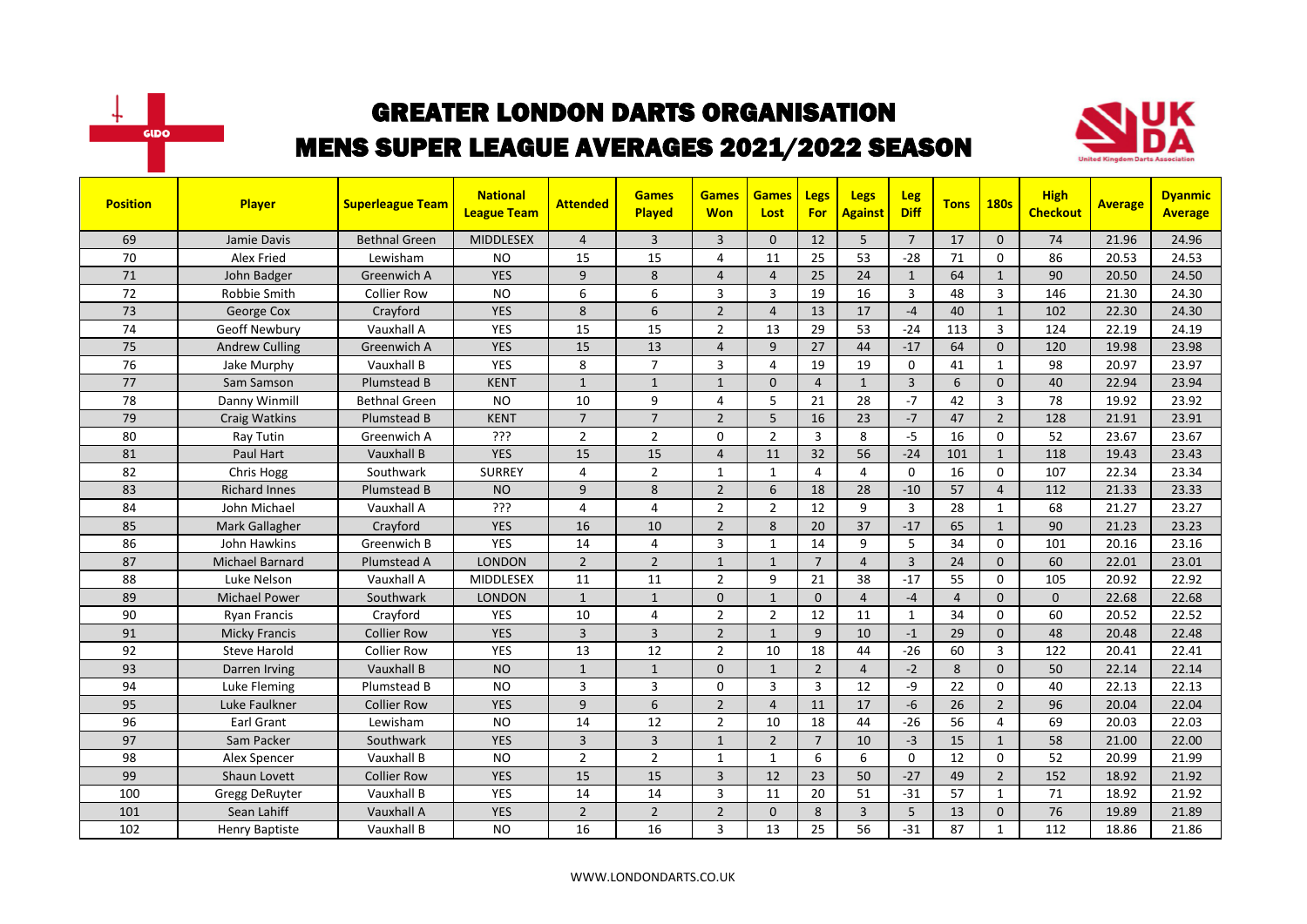



| <b>Position</b> | <b>Player</b>          | <b>Superleague Team</b> | <b>National</b><br><b>League Team</b> | <b>Attended</b> | <b>Games</b><br><b>Played</b> | <b>Games</b><br><b>Won</b> | <b>Games</b><br>Lost | <b>Legs</b><br><b>For</b> | <b>Legs</b><br><b>Against</b> | <b>Leg</b><br><b>Diff</b> | <b>Tons</b>    | <b>180s</b>    | <b>High</b><br><b>Checkout</b> | <b>Average</b> | <b>Dyanmic</b><br><b>Average</b> |
|-----------------|------------------------|-------------------------|---------------------------------------|-----------------|-------------------------------|----------------------------|----------------------|---------------------------|-------------------------------|---------------------------|----------------|----------------|--------------------------------|----------------|----------------------------------|
| 103             | <b>Freddie Francis</b> | <b>Collier Row</b>      | <b>YES</b>                            | 3               | $\overline{3}$                | $\mathbf{1}$               | $\overline{2}$       | $\overline{7}$            | 11                            | $-4$                      | 18             | $\Omega$       | 40                             | 20.83          | 21.83                            |
| 104             | Craig Searle           | Vauxhall B              | <b>YES</b>                            | $\overline{2}$  | $\overline{2}$                | 0                          | $\overline{2}$       | 3                         | 8                             | $-5$                      | 13             | $\overline{2}$ | 48                             | 21.66          | 21.66                            |
| 105             | Mark Ward              | Plumstead B             | <b>NO</b>                             | 8               | 8                             | $\mathbf{1}$               | $\overline{7}$       | 13                        | 28                            | $-15$                     | 45             | $\overline{3}$ | 84                             | 20.59          | 21.59                            |
| 106             | James Stephenson       | Southwark               | <b>NO</b>                             | $\mathbf{1}$    | $\mathbf{1}$                  | 0                          | $\mathbf{1}$         | $\mathbf{1}$              | $\overline{4}$                | $-3$                      | $\overline{2}$ | $\mathbf{1}$   | 50                             | 21.40          | 21.40                            |
| 107             | <b>Brendan Gillen</b>  | Greenwich A             | <b>YES</b>                            | 5               | 5                             | $\overline{2}$             | 3                    | 10                        | 14                            | $-4$                      | 30             | $\mathbf{0}$   | 74                             | 19.22          | 21.22                            |
| 108             | Gary Holt              | Greenwich A             | <b>YES</b>                            | 16              | 15                            | $\overline{2}$             | 13                   | 25                        | 55                            | $-30$                     | 84             | $\overline{2}$ | 115                            | 19.03          | 21.03                            |
| 109             | Soul Deen              | Lewisham                | <b>NO</b>                             | $\overline{2}$  | $\overline{2}$                | $\Omega$                   | $\overline{2}$       | 5                         | 8                             | $-3$                      | 17             | $\mathbf 0$    | 36                             | 20.69          | 20.69                            |
| 110             | Mark Foster            | Crayford                | <b>YES</b>                            | 16              | 10                            | $\mathbf{1}$               | 9                    | 10                        | 38                            | $-28$                     | 59             | 0              | 154                            | 19.60          | 20.60                            |
| 111             | <b>Curtis Donnelly</b> | Greenwich A             | <b>YES</b>                            | 15              | 14                            | $\mathbf{1}$               | 13                   | 20                        | 54                            | $-34$                     | 78             | $\overline{2}$ | 133                            | 19.59          | 20.59                            |
| 112             | <b>Richard Smith</b>   | Lewisham                | ???                                   | $\mathbf{1}$    | $\mathbf{1}$                  | $\mathbf{1}$               | $\Omega$             | $\overline{4}$            | $\overline{2}$                | $\overline{2}$            | $\overline{4}$ | $\mathbf{1}$   | 60                             | 19.58          | 20.58                            |
| 113             | Andrew Kennedy         | Plumstead B             | <b>YES</b>                            | 11              | 11                            | $\mathbf{1}$               | 10                   | 14                        | 43                            | $-29$                     | 41             | $\overline{2}$ | 90                             | 19.55          | 20.55                            |
| 114             | George Elvy            | Vauxhall B              | <b>YES</b>                            | 16              | 16                            | 1                          | 15                   | 18                        | 61                            | $-43$                     | 71             | 3              | 120                            | 19.21          | 20.21                            |
| 115             | <b>Ricky Crawford</b>  | <b>Bethnal Green</b>    | <b>YES</b>                            | 10              | 6                             | $\mathbf{1}$               | 5                    | 9                         | 20                            | $-11$                     | 22             | $\mathbf{1}$   | 40                             | 19.18          | 20.18                            |
| 116             | David Lee              | Southwark               | <b>YES</b>                            | 6               | 6                             | 0                          | 6                    | $\overline{4}$            | 24                            | $-20$                     | 16             | $\mathbf{1}$   | 40                             | 19.67          | 19.67                            |
| 117             | Robert Magwood         | Vauxhall B              | <b>NO</b>                             | $\overline{2}$  | $\overline{2}$                | $\Omega$                   | $\overline{2}$       | $\Omega$                  | 8                             | $-8$                      | $\overline{4}$ | $\Omega$       | $\mathbf{0}$                   | 19.52          | 19.52                            |
| 118             | Jozsef Varga           | Vauxhall B              | <b>NO</b>                             | 3               | 3                             | $\mathbf{1}$               | $\overline{2}$       | $\overline{7}$            | 10                            | $-3$                      | 13             | $\mathbf{1}$   | 101                            | 18.47          | 19.47                            |
| 119             | <b>Scott Mulgrew</b>   | Greenwich A             | <b>YES</b>                            | $\overline{2}$  | $\overline{2}$                | $\Omega$                   | $\overline{2}$       | $\overline{3}$            | 8                             | $-5$                      | 9              | $\mathbf{1}$   | 48                             | 19.12          | 19.12                            |
| 120             | Liam Chandler-Honnor   | Southwark               | ???                                   | 4               | 4                             | 0                          | 4                    | $\overline{3}$            | 16                            | $-13$                     | 23             | $\mathbf 0$    | 64                             | 19.10          | 19.10                            |
| 121             | <b>Ernest Hodgson</b>  | Collier Row             | <b>NO</b>                             | 13              | 10                            | $\Omega$                   | 10                   | 14                        | 40                            | $-26$                     | 43             | $\mathbf{0}$   | 75                             | 18.60          | 18.60                            |
| 122             | Jamie Loader           | Southwark               | YES                                   | 3               | $\overline{3}$                | 0                          | $\overline{3}$       | $\mathbf{1}$              | 12                            | $-11$                     | 10             | $\mathbf 0$    | 14                             | 18.54          | 18.54                            |
| 123             | David Peyre            | Southwark               | <b>YES</b>                            | $\overline{7}$  | 6                             | $\Omega$                   | 6                    | 5 <sup>5</sup>            | 24                            | $-19$                     | 15             | $\Omega$       | 40                             | 18.35          | 18.35                            |
| 124             | <b>Steve Holt</b>      | Greenwich A             | <b>YES</b>                            | $\mathbf{1}$    | $\mathbf{1}$                  | 0                          | 1                    | $\Omega$                  | 4                             | $-4$                      | 5              | 0              | 0                              | 18.34          | 18.34                            |
| 125             | <b>Denzil Riley</b>    | <b>Bethnal Green</b>    | <b>NO</b>                             | $\mathbf{1}$    | $\mathbf{1}$                  | $\Omega$                   | $\mathbf{1}$         | $\mathbf{1}$              | $\overline{4}$                | $-3$                      | $\overline{3}$ | $\Omega$       | 65                             | 18.22          | 18.22                            |
| 126             | <b>Reece Pauling</b>   | Plumstead B             | <b>NO</b>                             | $\mathbf{1}$    | 1                             | 0                          | 1                    | 0                         | 4                             | $-4$                      | 3              | 0              | 0                              | 17.84          | 17.84                            |
| 127             | <b>David Griffiths</b> | Vauxhall B              | <b>YES</b>                            | $\mathbf{1}$    | $\mathbf{1}$                  | $\mathbf{0}$               | $\mathbf{1}$         | $\mathbf{1}$              | $\overline{4}$                | $-3$                      | $\overline{2}$ | $\mathbf{0}$   | 40                             | 17.82          | 17.82                            |
| 128             | Chris Watts            | Southwark               | <b>NO</b>                             | $\mathbf{1}$    | $\mathbf{1}$                  | $\mathbf{1}$               | $\Omega$             | 4                         | $\overline{2}$                | $\overline{2}$            | 5              | $\mathbf{1}$   | 68                             | 16.79          | 17.79                            |
| 129             | Sean Sullivan          | Vauxhall B              | <b>NO</b>                             | 9               | 9                             | $\Omega$                   | 9                    | 9                         | 36                            | $-27$                     | 32             | $\Omega$       | 107                            | 17.05          | 17.05                            |
| 130             | <b>Tony Hussey</b>     | Vauxhall B              | <b>NO</b>                             | $\mathbf{1}$    | $\mathbf{1}$                  | 0                          | 1                    | $\mathbf{1}$              | $\overline{4}$                | $-3$                      | $\mathbf{1}$   | $\Omega$       | 20                             | 16.36          | 16.36                            |
| 131             | <b>Tony Lorincz</b>    | Vauxhall A              | <b>YES</b>                            | $\overline{3}$  | $\overline{3}$                | $\Omega$                   | $\overline{3}$       | $\mathbf{1}$              | 12                            | $-11$                     | 5              | $\Omega$       | 42                             | 15.27          | 15.27                            |
| 132             | Paul Butler            | Southwark               | <b>NO</b>                             | 14              | $\overline{7}$                | 0                          | $\overline{7}$       | 4                         | 28                            | $-24$                     | 9              | $\mathbf 0$    | 60                             | 14.64          | 14.64                            |
| 133             | Shaun Nolan            | Vauxhall A              | <b>YES</b>                            | 8               | 5                             | $\mathbf{0}$               | 5                    | $\mathbf{1}$              | 20                            | $-19$                     | $\overline{4}$ | $\mathbf{0}$   | 36                             | 14.36          | 14.36                            |
| 134             | <b>Steven Williams</b> | Vauxhall B              | <b>NO</b>                             | 16              | 16                            | 0                          | 16                   | $\mathbf{1}$              | 64                            | $-63$                     | 13             | 0              | 45                             | 14.02          | 14.02                            |
| 135             | <b>Carl Davies</b>     | Vauxhall B              | <b>NO</b>                             | $\overline{2}$  | $\overline{2}$                | $\Omega$                   | $\overline{2}$       | $\mathbf{0}$              | 8                             | -8                        | $\mathbf{1}$   | $\Omega$       | $\mathbf{0}$                   | 13.20          | 13.20                            |
| 136             | Lukasz Sawicki         | Vauxhall B              | <b>NO</b>                             | $\mathbf{1}$    | $\Omega$                      | $\Omega$                   | $\Omega$             | $\mathbf 0$               | $\Omega$                      | $\Omega$                  | $\Omega$       | $\Omega$       | $\Omega$                       | 0.00           | 0.00                             |